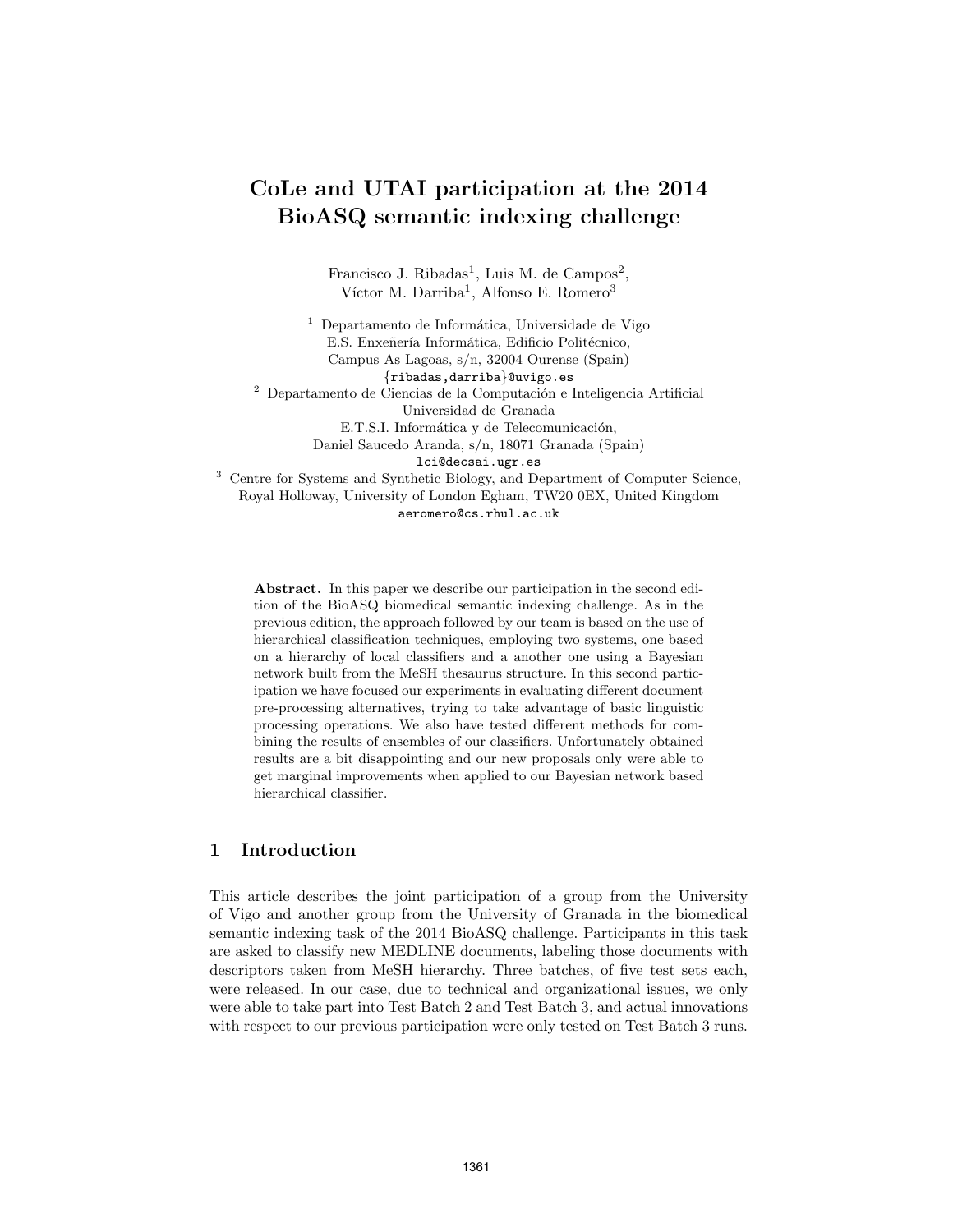Both groups (CoLe<sup>4</sup> from University of Vigo and UTAI<sup>5</sup> from University of Granada) have participated in the previous BioASQ edition. Our previous participation assessed the use of two different machine learning based techniques. Both approaches modelled the task of assigning descriptors from the MeSH hierarchy to MEDLINE documents as a hierarchical classification problem. The first one of these systems employed a classical top-down approach based on a collection of local classifiers, trained to determine whether the class corresponding to every hierarchy node, or to one of its descendant classes, is suitable to be assigned to a given document. The other system builds a Bayesian network induced by the thesaurus structure and contents, taking into account the influence of tokens taken from descriptor labels and from related term labels, and also tokens coming from the training documents.

Previous year participation aimed to check the suitability of our approaches in a huge domain, with a complex terminology and with strict time and processing restrictions. In that case minimal text pre-processing was performed in order to evaluate the performance of a pure machine learning approach in thesaurus descriptor assignment. In this year participation we have added minor changes to our automatic categorization tools with respect to versions employed in the previous editon of the challenge, focusing our experiments in testing the effect of performing more powerful linguistic processing on the input documents and in testing several ways to build and to combine ensembles of classification models.

The rest of the paper is organized as follows. Section 2 briefly describes the main ideas behind the two hierarchical classification schemes that we have employed in our two participation in the BioASQ challenge. Section 3 gives details about the linguistic pre-processing techniques that were applied in our official runs for the BioASQ semantic indexing task. Section 4 shows the approaches regarding classifier ensemble build and combination that were tested. Section 5 discusses our official runs in the BioASQ challenge and details the most relevant conclusions of our participation.

### 2 Hierarchical text categorization methods

There have been no substantial changes in the hierarchical categorization schemes employed in this year experiments with respect to our previous participation in the BioASQ semantic indexing challenge. We have only incorporated some bug fixes and small performance improvements.

In order to help the reader, this section includes a short summary with the main characteristics of our two hierarchical categorization approaches, which are described in deeper detail in their respective research papers.

#### 2.1 hace framework: top-down hierarchy of local classifiers

hace (Hierarchical Annotation and Categorization Engine) is a generic framework for hierarchical categorization that evolved from previous work on text

<sup>4</sup> Compiler and Languages group, http://www.grupocole.org/

<sup>5</sup> Uncertainty Treatment in Artificial Intelligence group, http://decsai.ugr.es/utai/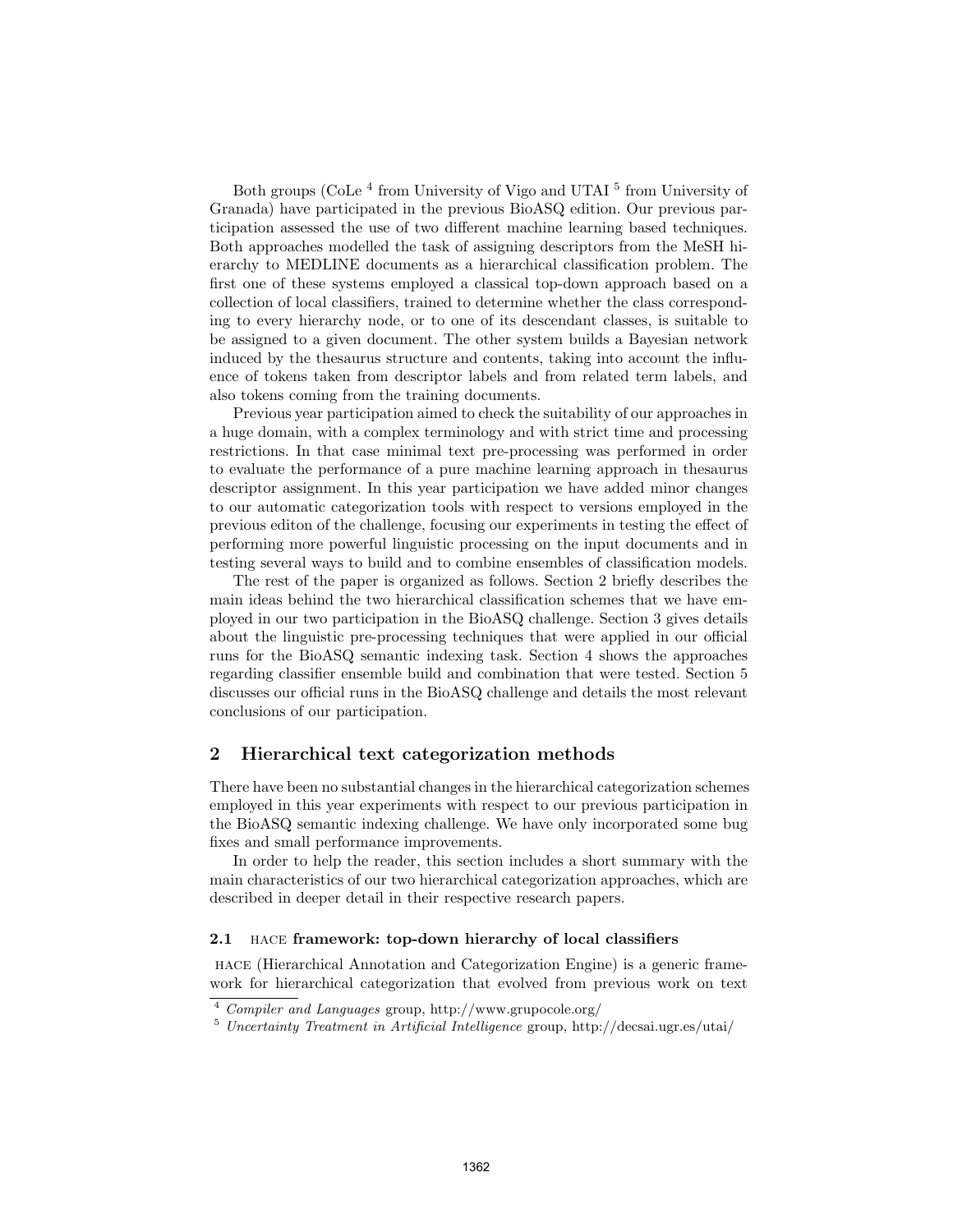categorization on legislative document domain [3]. It is proposed as a framework for experimenting with various configurations of hierarchical classifiers following the classic top-down scheme described as Local Classifier Per Node Approach in the taxonomy of hierarchical classification approaches presented by Silla and Freitas in [2] and traces its origins to the work of Koller and Sahami [4].

Roughly speaking, this approach builds a local binary classifier for each node in the hierarchy of classes, except for the root node, which will be responsible for determining the pertinence of assigning that class or one of its descendants as a label for each input example being classified. hace allows both tree-shaped hierarchies and taxonomies structured as DAG (directed acyclic graph). In the second case, it will create as many local models as hierarchical contexts the node may appear in, that is, the framework will build a local model for every different parent a node can have in the considered DAG, what we call a context. The hace framework aims to provide a modular collection of components to build and train the local classifiers associated with each node in the class taxonomy, covering the following aspects:

- strategy for building/selecting the set of positive examples following a bottomup procedure
- strategy for building/selecting the set of negative examples
- feature selection method used at each local model: employing conventional feature selection (Information Gain, Chi Squared, etc) or features extracted from thesaurus labels
- classification algorithm being used to perform the "routing" decisions at each local model
- strategies for handling unbalanced classes: reweighting, selecting boundary negative examples or asymmetric bagging

Additionally, hace offers features specifically designed for classification tasks in large textual data collections. In particular, textual repositories are backed by an Apache Lucene<sup>6</sup> index, which helps in the efficient computation of feature vectors during local model training and in other complementary tasks like searching for similar documents. In the case of large hierarchies or problems with large amounts of training examples an incremental bottom-up scheme for positive example selection can be employed. This approach helps to mitigate performance problems when building local models in higher classes in the topology when a "less exclusive" policy is employed. This positive example selection policy considers as positive example every instance labeled with any descendant of the current class. This behaviour can lead to the accumulation of huge and unmanageable training sets when dealing with local models at the top of the taxonomy. The current version of hace supports two bottom-up positive example selection methods: a simple random selection with a fixed amount of examples per local model and a k-means clustering based approach, where examples close to the identified centroids are selected as positive examples in order to represent

 $\frac{6}{6}$  http://lucene.apache.org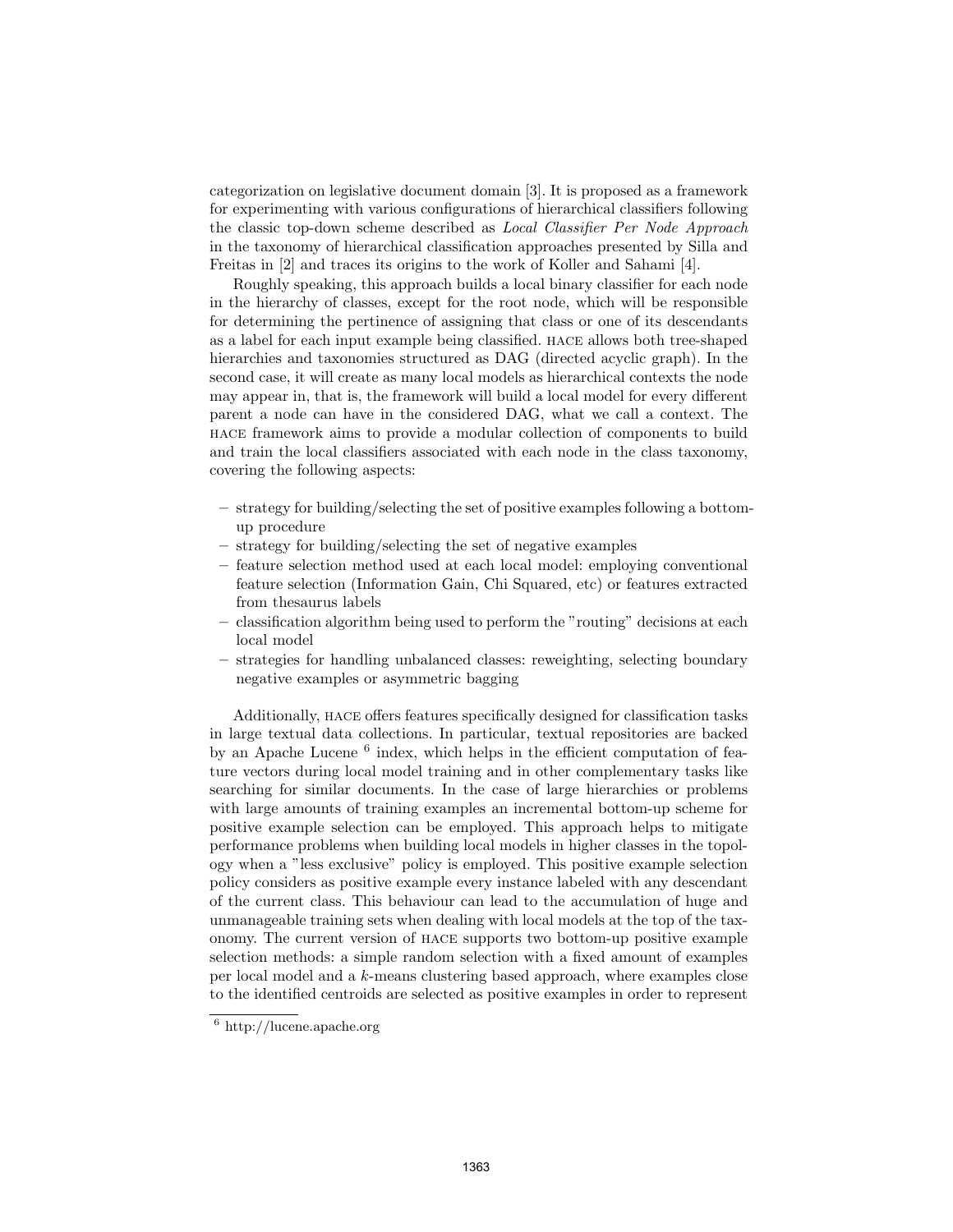the current class and its descendants in further local model building at higher levels of the taxonomy.

The hace framework also allows the use of a local classifier per node approach using a sort of "contextual" classifier following an approach inspired by [5] that complements content based routing decisions with bottom-up contextual information coming from node descendants, and, optionally, from node siblings. The intuition behind this idea of exploiting contextual information is to try to reduce false negatives in classifications based exclusively on content, adding information about content based routing decisions performed by descendant nodes on current example.

Thus, as a result of the training phase, each node/context in the taxonomy of classes will have an associated local model characterized by a list of positive examples that provide a representation of the concepts linked to the corresponding class, a list of features selected as relevant to make the local routing decisions and the content based classifier that exploits these features. Optionally, these local models may include a classifier/router based on context, that uses as metafeatures content based decisions made by surrounding local models.

During classification of new examples, the set of local models is consulted in a top-down fashion to build the list of classes that will be employed to label that example. This top-down search starts at the taxonomy root and consults every direct descendant node model to determine the next branch, or set of branches, where this top-down procedure will be repeated until a leaf node is reached or all of the descendants of a internal node decide to discard the current example. Those nodes where this top-down search stops are included in the final list of assigned labels for the current example.

An additional feature available during classification phase and useful for text classification tasks in large hierarchies is the ability to perform a guided topdown search with a pre-filtering step. This pre-filtering step exploits the set of descriptors linked to the most similar documents retrieved from the Lucene index that backs the feature vectors. For a given document to be labeled, the Lucene index is queried using the document textual contents to retrieve the top most similar documents with their respective categories. These sets of categories are employed to create with them a weighted ranking of potential labels in a similar way as is described in [6]. The idea is to start the top-down search process in the neighbourhood of those labels (typically with their grandparents) instead of in the taxonomy root. This optimization helps to avoid the negative effect of potential errors (false negatives) committed by local models in the higher levels of the taxonomy which will result in a premature discard of useful paths.

#### 2.2 Rebayct approach: Bayesian network induced from taxonomy

Rebayct is a software tool for document classification using descriptors extracted from a thesaurus, based on Bayesian networks.

Rebayct creates a Bayesian network to model the hierarchical and equivalence relationships in the thesaurus and extends it to incorporate training data. Then, given a document to be classified, its terms are instantiated in the network and a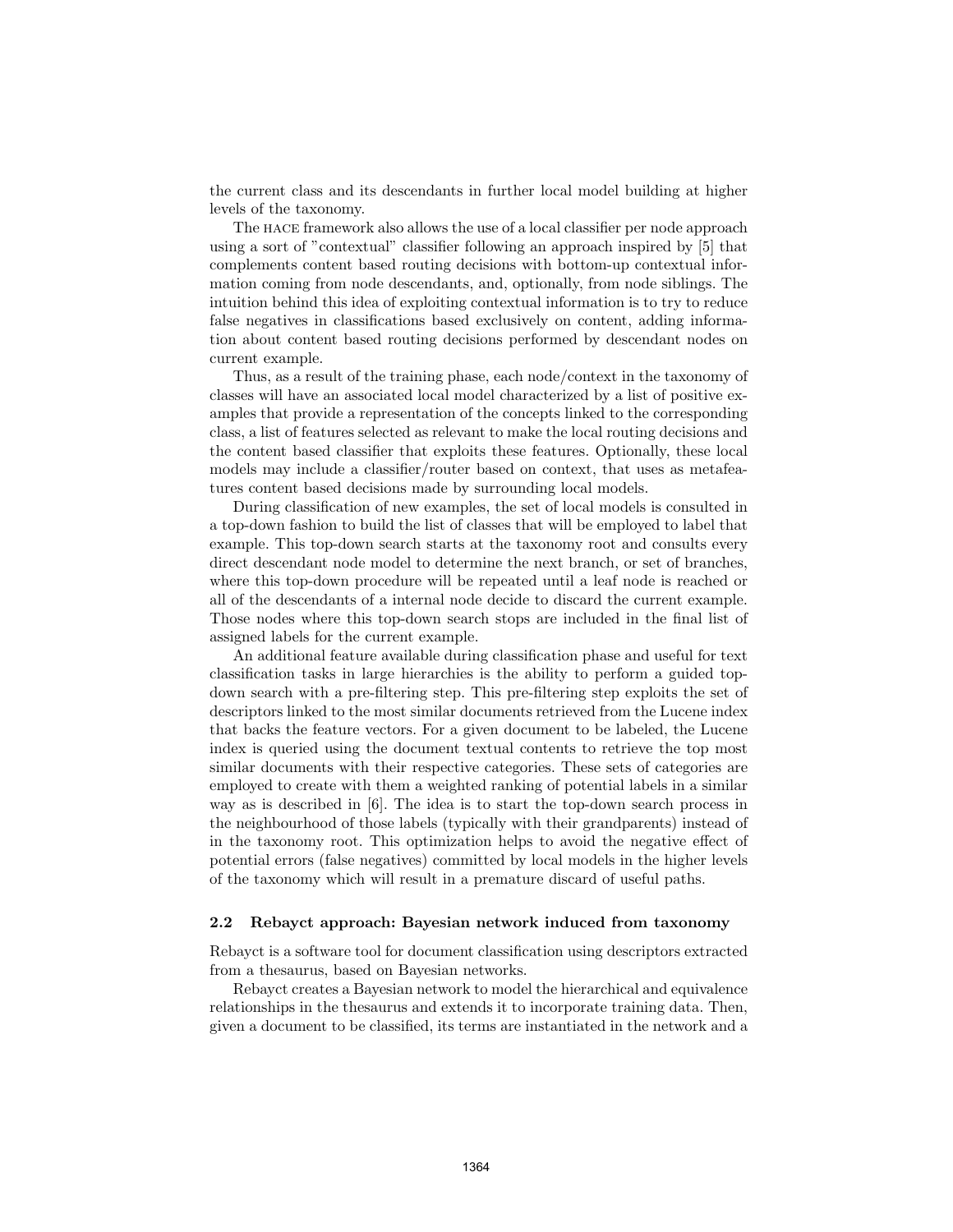probabilistic inference algorithm, specifically designed and particularly efficient, computes the posterior probabilities of the descriptors in the thesaurus.

Our model of a thesaurus through a Bayesian network includes, for each concept in the taxonomy, the information coming from descriptor labels and non-descriptor labels and is able to manage the different information sources (hierarchy and equivalence relationships, and training data) influencing a concept. Each concept, labeled identically as the descriptor representing it, will be a node  $C$  in the network. Each descriptor and each non-descriptor  $7$  in the thesaurus will also be nodes  $D$  and  $ND$  in the network. All the words or tokens appearing in either a descriptor label, a non-descriptor label or a training document will be term nodes  $T$ . Additionally, for each concept node  $C$  we shall also create three (virtual) nodes:  $E_C$ , which will receive the information provided by the equivalence relationships between descriptor and non-descriptors involving  $C$ ;  $H_C$ , which will collect the hierarchical information, i.e. the influence of the concepts contained in  $C$ ; and  $T<sub>C</sub>$ , which will concentrate the information obtained for this concept from the training documents.

With respect to the links, there is an arc from each term node to each descriptor and/or non-descriptor node containing it, as well as from each term node to the virtual training node  $T_C$  if the term appears in training documents which are associated with the concept  $C$  (these arcs represent the training information). There are also arcs from each non-descriptor node, associated to a concept node C, to the corresponding virtual node  $E_C$ , as well as from the own descriptor node associated with the concept  $C$  to  $E<sub>C</sub>$ . There is also an arc from each concept node  $C'$  to the virtual node(s)  $H_C$  associated with the broader complex  $\text{concept}(s)$  C containing  $C'$  (these arcs correspond with the BT (Broader Term) relationships in the thesaurus). Finally, there are arcs from the virtual nodes  $E_C$ ,  $H_C$  and  $T_C$  to its associated concept node C, representing that the relevance of a given concept will directly depend on the information provided by the equivalence ( $E_C$  node) and the hierarchical ( $H_C$  node) relationships, together with the training information  $(T_C \text{ node}).$ 

The conditional probabilities for the nodes in the network are defined by using several canonical models (additive and an or-gate model) which allow us to perform exact inference efficiently (see [1] for details).

# 3 Document pre-processing

In our first participation in the BioASQ semantic indexing challenge we applied elemental text processing operations. During the pre-processing phase performed on training and validation documents we only employed stop-word removal and the default English stemmer from the Snowball project<sup>8</sup>. Additionally, preliminary experiments extracting unrestricted word bigrams from documents and

<sup>7</sup> Usually a synonym or a lexical variation of the descriptor. In the XML version of MeSH thesaurus are linked to the descriptor using TermList elements.

<sup>8</sup> http://snowball.tartarus.org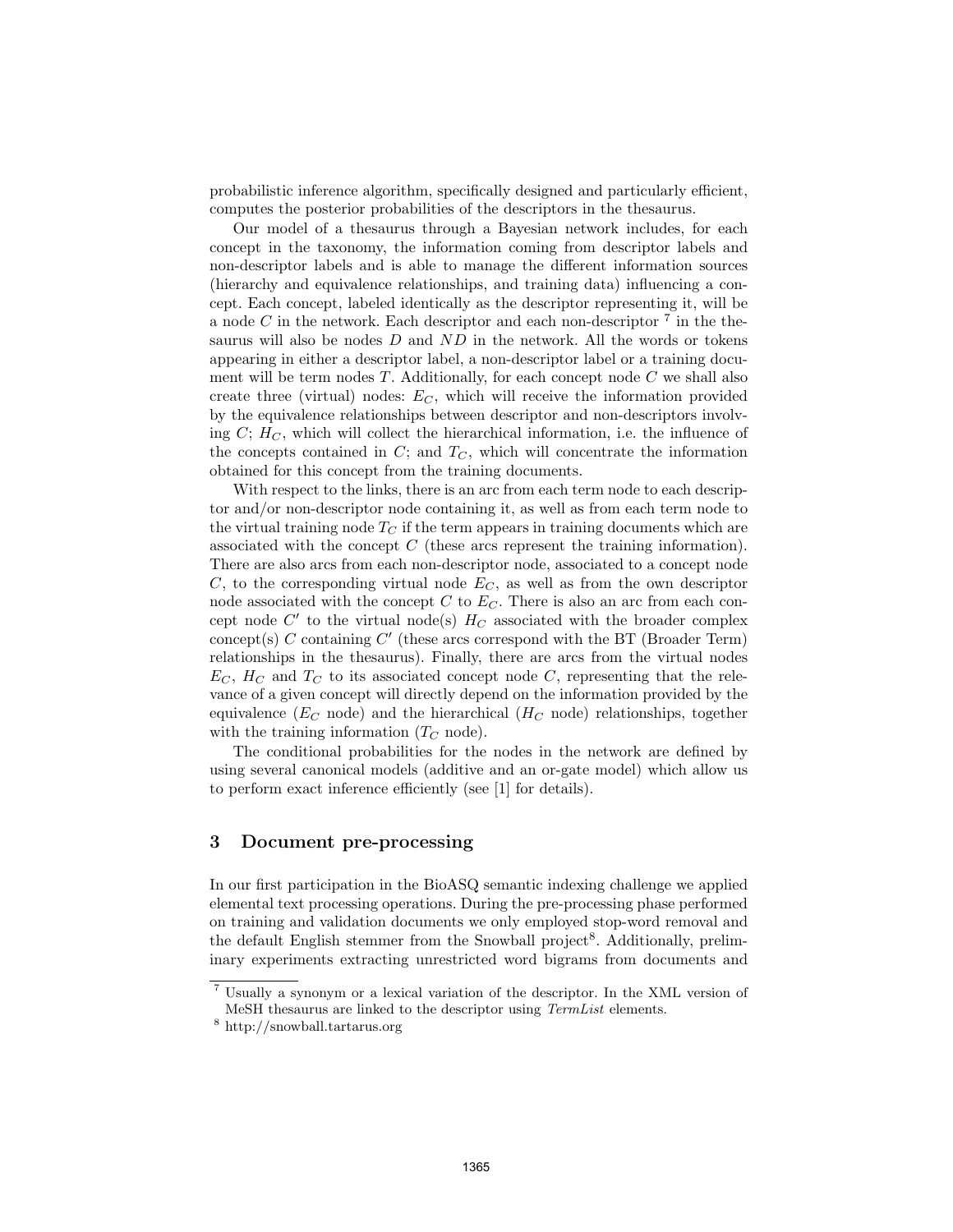thesaurus labels were done in our final runs, obtaining some performance improvements, but also increasing the training phase computational cost.

In this second participation we have tried to employ more sophisticated linguistic processing as our first attempt to improve the performance of our systems. Given that in this challenge we are dealing with a complex domain, biomedical documentation, where a very specific language and a rich terminology is employed, it is reasonable to propose the use of advanced text processing procedures. Nevertheless, in this competition we are also dealing with a huge categorization problem and we had to limit our initial plans to balance text processing complexity and problem size and cost. So, we have discarded to employ more powerful linguistic tools like a dependency parser or even, named entity recognizer, and try to approximate the results given by those kinds of tools using simpler approaches.

Over the given documents collections we have applied three pre-processing operations described in the following sections: (1) expanding local abbreviations and acronyms, (2) applying morphosyntactic analysis with a part-of-speech (PoS) tagger and a lemmatizer to filter non-content PoS and to normalize tokens using lemmas, and (3) identifying "real" word bigrams using association measures.

### 3.1 Expanding local abbreviations

One of the advantages of dealing with the the kind of document collection being employed in the BioASQ semantic indexing challenge is the high writing quality of the texts. MEDLINE abstracts are written by experts and they have been reviewed by other domain experts prior to final publication. Also, scientific language has a well established set of conventions which are used in a fairly consistent way by authors. One of these conventions is the use of abbreviations and acronyms, most of them with a local usage and meaning within a particular paper. Another common practice is the expansion of these short forms into its long form in its first usage, using a well known set of patterns. Additionally these short forms, both common use abbreviations and the local ones, tend to refer to the main topics of a paper and use to appear several times within the document, being a potential indicator of actual document contents.

We have employed a slightly adapted version of the local abbreviation identification method described in  $[7]$ . This method  $^9$  scans the input texts searching for  $\leq short-form$ , long-form  $\geq$  pair candidates, determined by adjacency to parentheses <sup>10</sup>, and uses several heuristics to identify the correct long forms in the ambiguous cases, giving preference to the larger ones. Authors report their method achieves 96% precision and 82% recall in an evaluation dataset comprising 1000 randomly selected MEDLINE abstracts.

<sup>&</sup>lt;sup>9</sup> Source code provided by original authors is available at http://biotext.berkeley.edu/software.html

<sup>&</sup>lt;sup>10</sup> Authors employ two basic patterns: long\_form '('short\_form')' and short\_form '('long form')'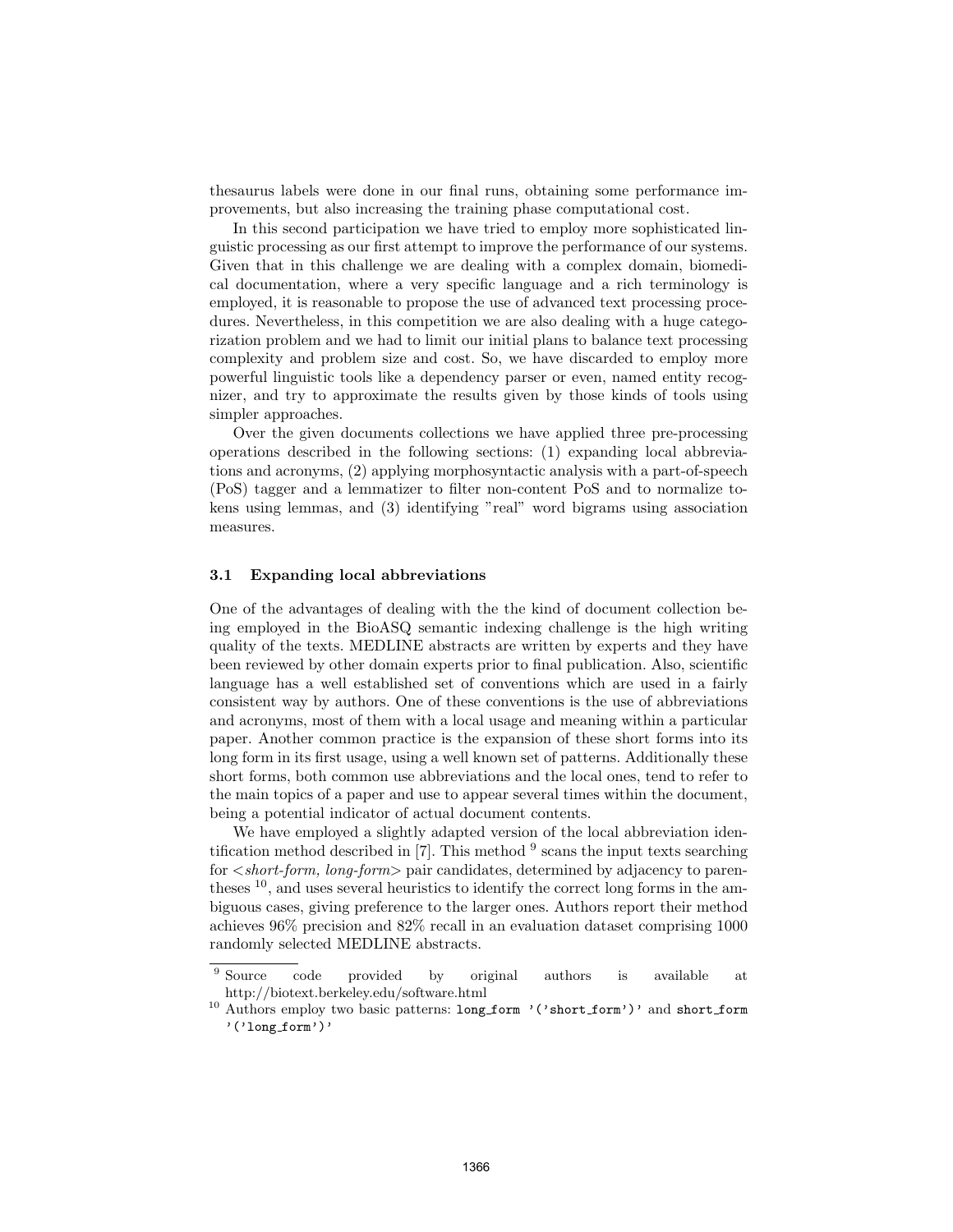Table 1. Examples of local abbreviations and acronyms that were identified.

|  | short form long form                                                     |  |  |  |
|--|--------------------------------------------------------------------------|--|--|--|
|  | IFP <i>inflammatory fibroid polyps</i> 5 occurrences within the abstract |  |  |  |
|  |                                                                          |  |  |  |

|                                    | ACTH <i>adrenocorticotropic hormone</i> 5 occurrences within the abstract            |
|------------------------------------|--------------------------------------------------------------------------------------|
|                                    | PEM <i>protein energy malnutrition</i> 2 occurrences within the abstract             |
| QoL quality of life <sup>(*)</sup> | 14 occurrences within the abstract                                                   |
|                                    | (*) This is an actual MeSH descriptor, with ID D011788 and tree number $F01.829.458$ |

In our case we have pre-processed with this tool the 4,458,300 documents in the training set B provided by the BioASQ challenge organization, which is restricted to the journals being employed to provide the set of actual test document collections in every evaluation batch. An example of the kind of replacement pairs that were identified is shown in table 1. Once all pair candidates for each abstract are identified and filtered, we have expanded every occurrence of the respective short forms within the abstract text. In our pre-processing phase this abbreviation expansion took place in a 10.1 % of the processed documents.

#### 3.2 Morphosyntactic processing

Even our initial aim was to try to evaluate the effect of complex linguistic processing, like dependence parsing, in the overall categorization performance due to technical difficulties we had to switch our initial plan and employ much more simple tools. We limited the linguistic processing in our runs to deal with the effects of morphosyntactic variation using a lemmatizer to identify lexical roots instead using word stems and to replace stop-word removal with a content-word selection procedure based on part-of-speech (PoS) tags.

We have delegated the linguistic processing tasks to the tools provided by the ClearNLP project <sup>11</sup>. ClearNLP project offers a set of state-of-the-art components written in the Java programming language, together with a collection of pre-trained models, ready to be used in typical natural language processing tasks, like dependence parsing, semantic role labeling, PoS tagging and morphological analysis.

In our case we have employed the PoS tagger [8] from the ClearNLP project to tokenize and assign PoS tags to tokens coming from the training documents, from the documents included in every test batch and also from the labels taken from MeSH thesaurus descriptors. We also employed the two tagging models available on ClearNLP repository to feed this PoS tagger: a general domain model, trained on various corpora, mainly newswires and web texts, and a specific medical domain model, trained on corpora collected by several research projects, mainly from clinical notes and health articles. Even most part of MEDLINE abstract contents go beyond pure medical texts, those trained resources offered to us a fairly good results with no need of additional specific training.

 $\frac{11}{11}$  Available at http://clearnlp.wikispaces.com/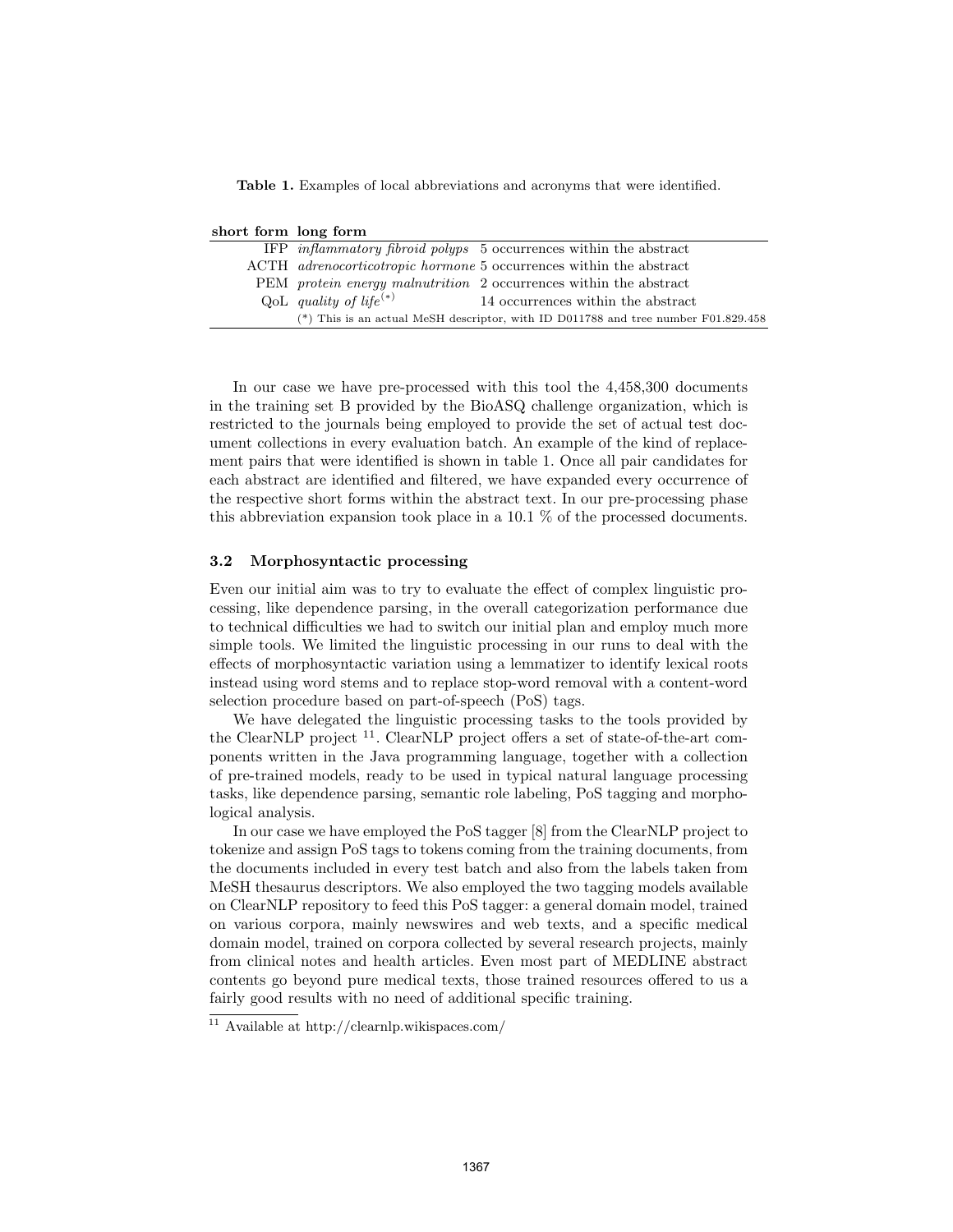In order to filter the content-words from the processed MEDLINE abstracts, we have applied a simple selection criteria based on the employment of the PoS that are considered to carry the sentence meaning. Only tokens tagged as a noun, verb, adjective or as an unknown word are taking into account to constitute the final document representation to be employed on further processing phases. In case of ambiguous PoS tag assignment, whether the second most probable PoS tag is included in the list of acceptable tags, that token is also taken into account.

After PoS filtering, the ClearNLP lemmatizer is applied on the surviving tokens in order to extract the canonical form of those words. This way we have a method to normalize the considered word forms that is slightly more consistent than the simple stemming algorithm employed in our previous participation, that had had some issues regarding the complexity of the specific terminology being employed in the MEDLINE abstracts. Like in the previous case, we have customized the lemmatization process using the general dictionary model and the medical dictionary model available in the ClearNLP project repositories.

#### 3.3 Bigram association measures

Following our approach of trying to improve the linguistic pre-processing without the employment of complex and costly NLP tools, we have gone one step further in our previous year experiments with word bigrams, which gave us some performance improvements. What we have done is to employ those bigrams, conveniently filtered, as a simple replacement for actual multiword terms. The intuition behind this is idea of exploiting multiword terms in text categorization tasks is that in a domain with a complex terminology, like the one in the BioASQ challenge, those multiword terms used to carry a higher discriminative power as evidences than the simple terms that constitute them.

In order to discover multiword terms present in MEDLINE documents without having to appeal to deep natural language analysis, we have created a set of approximately multiwords terms by computing association measures over the set of bigrams built from the filtered and normalized lists of tokens extracted by means of the previously discussed use of ClearNLP PoS tagger and lemmatizer. To compute those association measures we have employed the Ngram Statistics Package (NSP) described in [9]. The NSP toolkit  $^{12}$  includes utility Perl scripts to produce a list of n-grams occurring in the input files and scripts to run the association measure selected by the user in order to determine which of those ngrams can be considered as multiword collocations. Several association measures are available, such as Dice coefficient, Jaccard coefficient, Log-likelihood ratio, Mutual Information, Pearson's Chi Squared Test, Pointwise Mutual Information, Poisson Stirling Measure and many other.

In our experiments we have pre-processed with the NSP tools the set of PoS filtered lemmas extracted from the documents in the 4,458,300 training collection provided by BioASQ organizers to create a preliminary list of bigrams, discarding those bigrams occurring in less than 5 documents. This bigram list was ranked

<sup>12</sup> Available at http://ngram.sourceforge.net/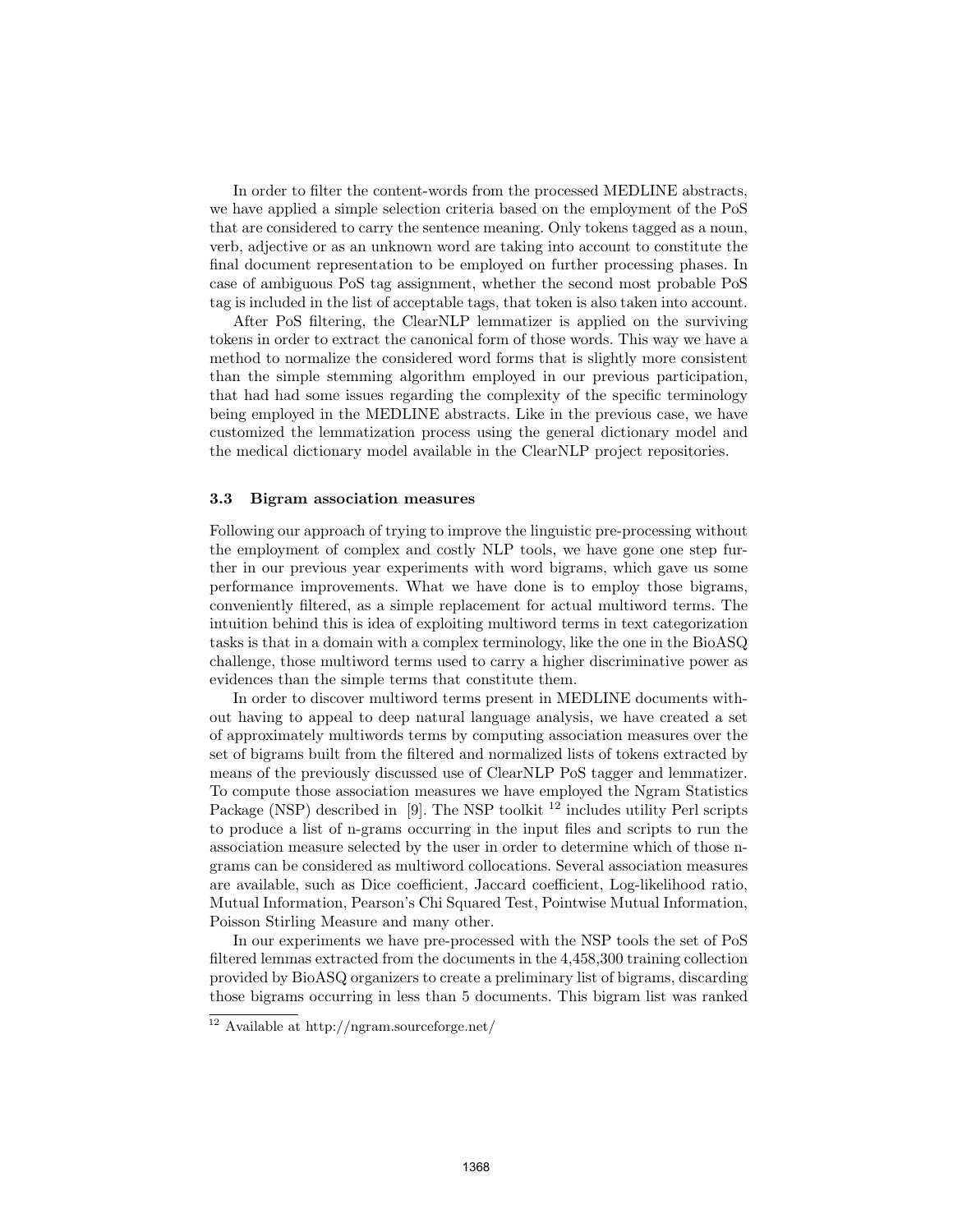according to the Mutual Information values computed by the NSP statistics toolkit using the following formula:

$$
MI(w_1, w_2) = log_2\left(\frac{P(w_1, w_2)}{P(w_1)P(w_2)}\right)
$$

where  $w_1, w_2$  are the lemmas being part of the evaluated bigram,  $P(w_1)$  and  $P(w_2)$  are the relative frequency of each single lemma and  $P(w_1, w_2)$  is the relative frequency of the evaluated bigram. In our runs, assigning different values to k, we have selected the top k bigrams from the resulting ranked list to be considered as actual multiword terms, which will be treated as a single unit within our text classification procedures.

### 4 Combining ensembles of classification models

The second line of improvement with respect to our participation in the previous edition of the BioASQ challenge is related with the building and combination of ensembles of classification models with the expectation that a mixing of proposals coming from an expert committee could improve the overall quality of the individual predictions.

We have tested in our official runs two strategies to build those ensembles of classifiers: (1) splitting the classification task across a set of partial models specialized in each one of the MeSH subhierarchies and (2) an iterative building approach that splits training instances trying to ensure a greatest diversity in the resulting categorization models. As it will be explained in following sections, both strategies have demonstrated to be useful only when applied on the Rebayct hierarchical categorization models, having a minimal or null impact when employed together with the HACE framework.

#### 4.1 Model per subhierarchy approach

Our first classifier ensemble approach is a direct consequence of the MeSH thesaurus structure. According to their *Tree Numbers*, MeSH descriptors are arranged in a set of partially overlapping subhierarchies. Without lost of generality, those subhierarchies can be assumed to be independent, once shared subtrees included in the actual DAG (direct acyclic graph) are conviniently replicated. In this way we can arrange the 27,149 descriptors in 2014 MeSH thesaurus distribution into 16 subhierarchies, comprising a total amount of 55,611 descriptors distributed as it is shown in table 2.

With this arrangement in mind we can split the whole categorization task into 15 <sup>13</sup> smaller partial categorization tasks, plus an additional phase where partial results will be aggregated to build the final ranked list of proposed classes.

 $13$  Descriptors from subhierarchy (V) Publication Characteristics are not employed to label MEDLINE contents.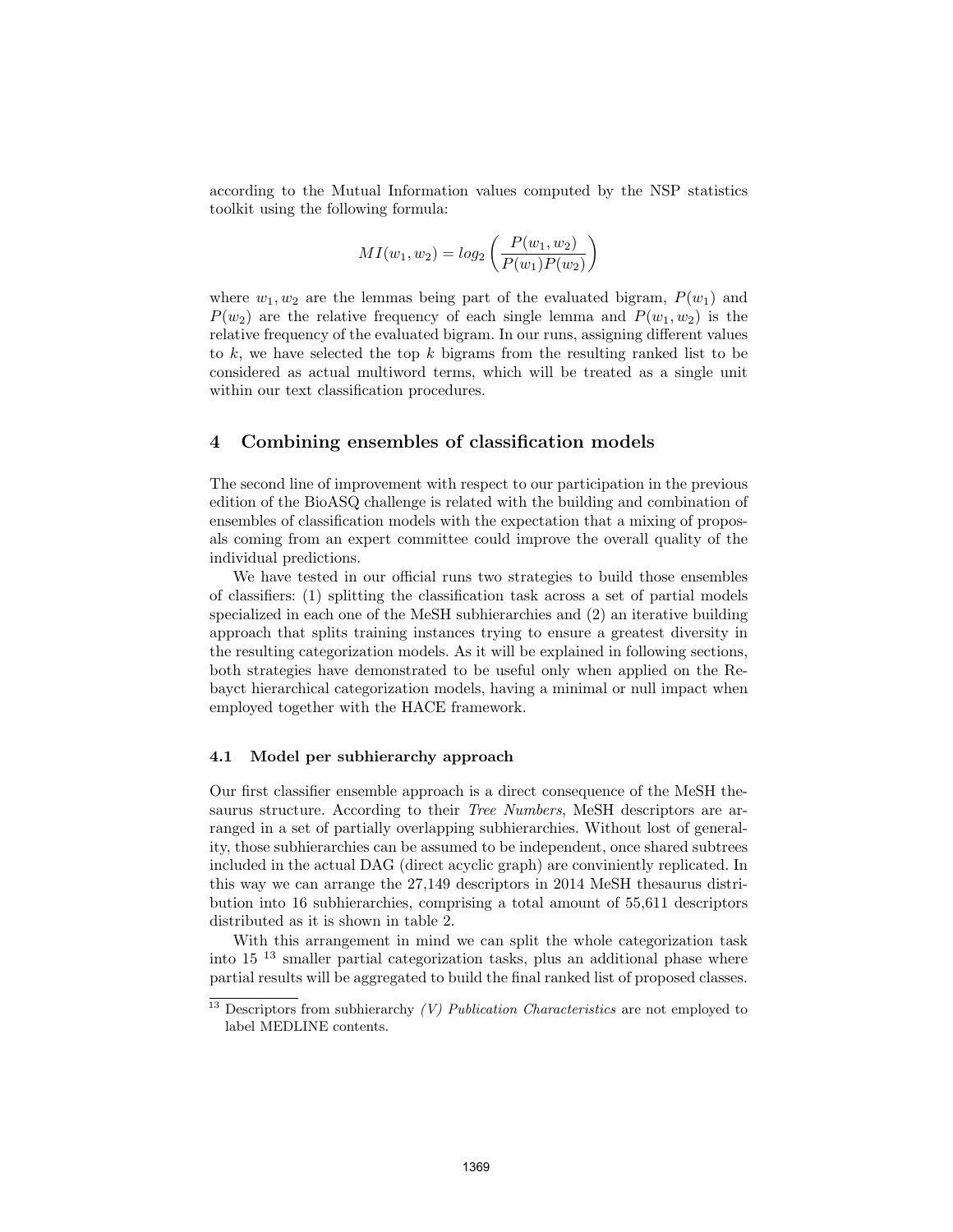|                                   | $#$ of      |                                 | $# \overline{of}$ |
|-----------------------------------|-------------|---------------------------------|-------------------|
| subhierarchy                      | descriptors | subhierarchy                    | descriptors       |
| (A) Anatomy                       | 2.927       | (I) Anthropology, Education,    | 651               |
| (B) Organisms                     | 5,196       | Sociology and Social Phenomena  |                   |
| Diseases                          | 11,303      | (J) Technology and Food         | 601               |
| (D) Chemicals and Drugs           | 20,992      | and Beverages                   |                   |
| (E) Analytical, Diagnostic and    | 4,764       | (K) Humanities                  | 218               |
| Therapeutic Techniques            |             | L) Information Science          | 519               |
| and Equipment                     |             | (M) Persons                     | 258               |
| (F) Psychiatry and Psychology     | 1,150       | (N) Health Care                 | 2,350             |
| <b>Biological Sciences</b><br>(G) | 3,428       | (V) Publication Characteristics | 188               |
| (H) Physical Sciences             | 513         | (Z) Geographic Locations        | 553               |

Table 2. Descriptor distribution among MeSH subhierarchies

In the case of the Rebayct tool, 15 independent models can be trained employing as training documents the respective splits taken from the original traning set, according to the subhierarchy links with the corresponding document true classes. During the labeling phase, a previous step is needed to determine: (1) which models should be checked, (2) how many labels should be recovered from each partial ranked list to be included in the final list of proposed classes and (3) which weights should be assigned to the predictions made by each selected submodel in order to rank the final list of classes. In our runs we have covered all this requirements using a simple strategy that exploits the Lucene index build in our runs with the hace framework. For every new document, this index is queried and the most similar training documents are retrieved. Then, a simple weighted voting scheme is employed. The subhierarchies to which the real descriptors of those similar documents belongs to receive a weighted vote equals to the similarity scores assigned by the Lucene engine. By aggregating those scores we can determine which submodels have to be checked, how many descriptors should be retrieved from them and how they should be ranked in the list of candidate classes.

In the case of the hace framework, splitting into 15 subcategorization tasks is implicitly done, since the basic top-down search procedure is always started in an independent way over all of the roots of the 15 subhierarchies. Additionally, in the case of our guided top-down search, the starting nodes are determined by an initial similarity search over the backing Lucene index, which in fact results in a approach very close to the one previously described for the Rebayct case.

#### 4.2 Introducing diversity into the trained models

Another ensemble based strategy was tested with the Rebayct tool. Due to memory usage limitations of this tool only a limited amount of documents could be employed in the training phase. In our previous participation a bagging based approach was applied to try to take advantage of the huge amount of available training data. We employed 5 set of about 250,000 randomly selected documents to train 5 different Rebayct models that were combined through simple voting in the labeling phase. Even that this simple ensemble scheme achieved some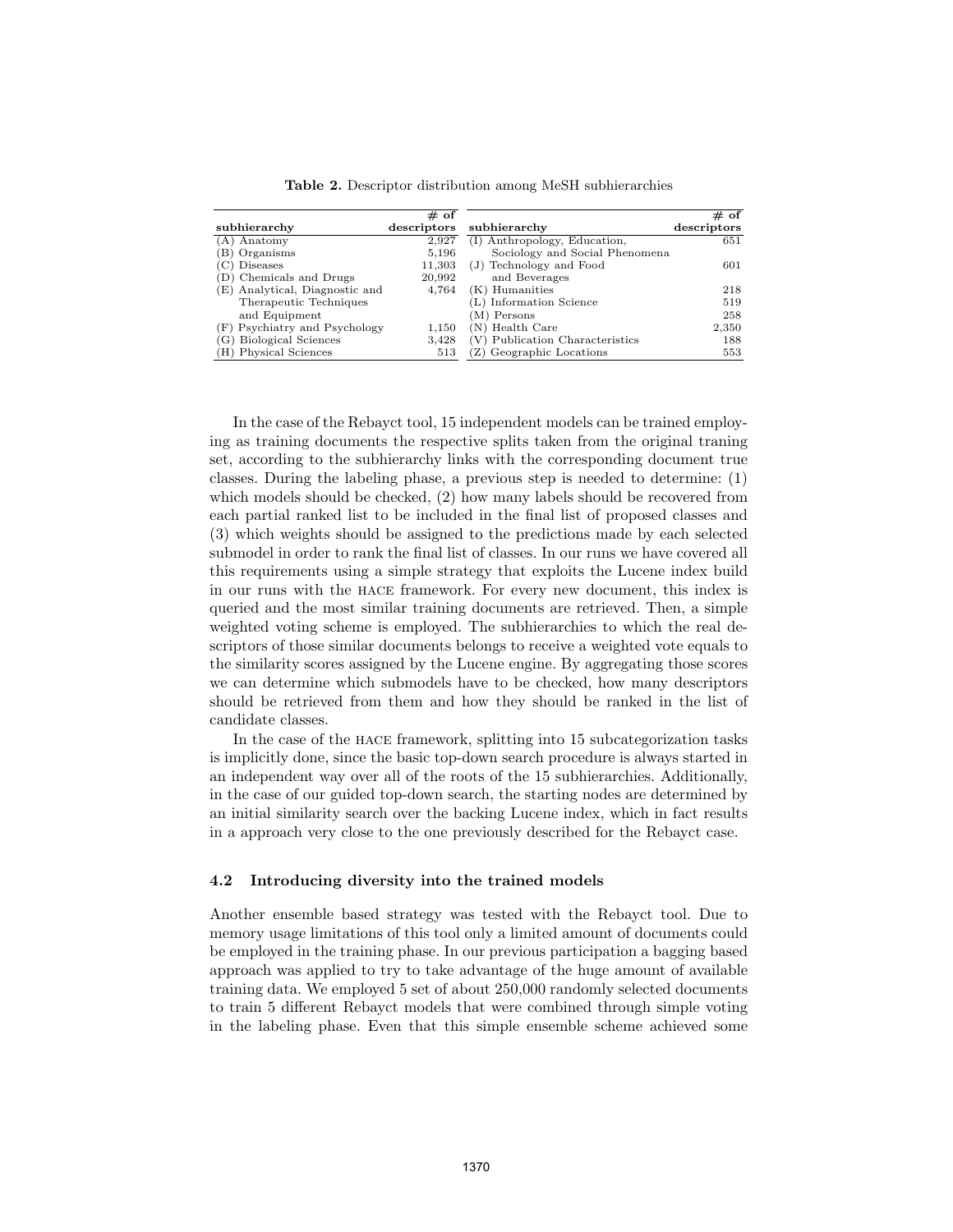improvements with respect to the usage of a single Rebayct model, a thorough review of the lists of classes being proposed showed that there was little diversity on the models being employed. Those models used to return fairly similar lists of candidates classes, which were heavily dominated in their top positions by the most frequent classes in the MEDLINE training corpus.

To try to overcome this behaviour an iterative approach mixing instance selection and model building was tested. From a randomized version of the original 4,458,300 documents training collection, examples were taken one at a time. Those examples where labeled with the "current" Rebayct model, initially built from the thesaurus labels without using training data. Whether the model performance on the given example was considered bad (measured using a threshold on the F value obtained for that particular prediction) that example was recorded as a "interesting" one. In the case of an acceptable performance of the "current" model on the given example, this instance is no further taken into account, since its considered that the current model actually knows how to deal with that kind of instances. Once the number of "interesting" examples reaches a fixed amount (100,000 documents in our experiments) a new model is trained with those examples and it becomes the new "current" model to be employed in the next instance selection iteration.

## 5 Official runs in BioASQ indexing challenge

In table 3 the official performance measures obtained by our runs in the Test Batch number 3 are shown. Even we were sending our results during the Test Batch number 2, the systems participating in those runs were essentially the same that were employed in the first BioASQ competition, with the difference of being trained with the new 4,458,300 documents collection pre-processed by the ClearNLP tools and with minor parameter tuning in the hace runs. Innovations described in previous sections only take part in the Test Batch number 3.

The official runs sent by our group during our participation in the Test Batch number 3 were created using the following configurations. In the case of models built with the hace framework, the only relevant change with respect to previous year participation was the use of filtered word bigrams and some improvements in the configuration of term selection and document selection at each local model, which this time has a fairly larger number of accepted terms and documents.

hace1. HACE framework using k-means bottom-up positive example selection with up to 5000 examples per node, Information Gain feature selection with up to 500 top ranked features per node and a SVM classifier as content based router for each model. This run employs the guided top-down search approach described in section 2.1, where a previous filtering step exploits a set of candidate descriptors taken from the similar documents retrieved from the Lucene index. Bigrams from the top 1 % of the ranked list of word bigrams, ordered according the selected association measure, were considered as actual multiword terms during training and classification.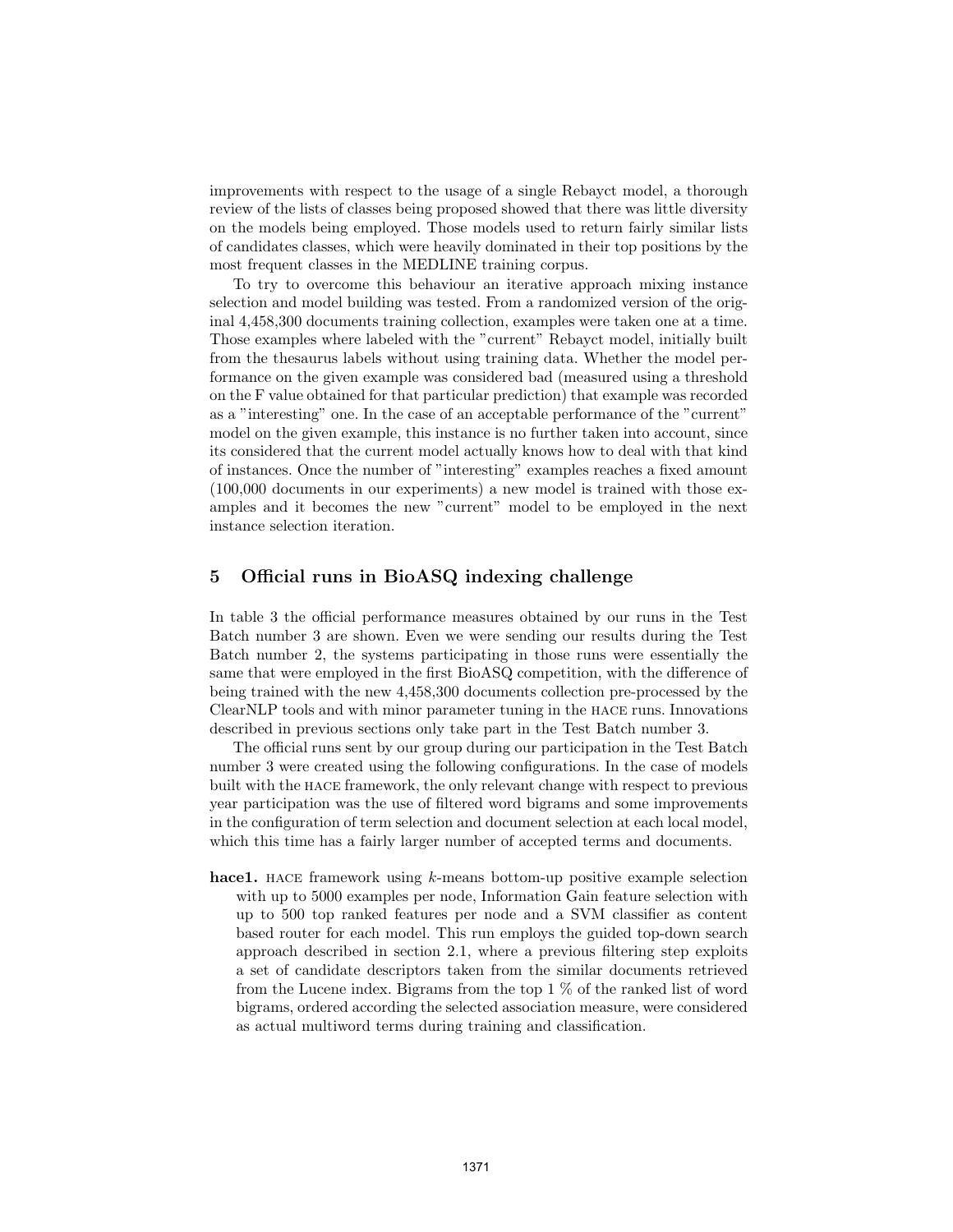- hace2. Same configuration as hace1 without using the guided top-down search approach.
- hace-ne. Same configuration as hace1 using the top 5 % of the ranked list of word bigrams.
- rebayct. A set of 15 Rebayct models following the ensemble scheme described in section 4.1. Bigrams from the top  $1\%$  of the ranked list of word bigrams were considered as actual multiword terms during training and classification.
- rebayct2. A set of 20 Rebayct models following the ensemble scheme described in section 4.2, setting a threshold of 0.40 in the F values employed to determine the success of the Rebayct model in the current iteration. Bigrams from the top 1 % of the ranked list of word bigrams were considered as actual multiword terms during training and classification.

# 6 Results discussion and conclusions

The results of our participation in the second edition of the BioASQ biomedical semactic indexing challenge have been a bit disappointing, with our official runs falling into the bottom third of the ranked list of participating systems and with small performance improvements in relation with our first participation at the challenge. The new strategies that has been included in our systems did not get significant improvements in the case of hace framework and only in the Rebayct system runs some marginal improvements were achieved, that could lead to further lines of work.

Using lemmatization and content-word filtering based on PoS tagging produced minor improvements over the use of stemming and stop-word removal employed in our previous participation. Our hypothesis in the case of hace based experiments is that the feature selection phase at every taxonomy node performs a very aggressive removal of terms that could overtake the decisions about the extracted single word terms made by the linguistic tools employed at document pre-processing phase. The behaviour of single word terms in the Bayesian network built by Rebayct system it is not so clear and needs a deep analysis of the resulting topology and probabilities.

Employing bigrams as a replacement of complex multiword terms had shown its suitability in our first participation, specially in the runs involving Rebayct models. The usage of association measures in ranking and selection of relevant word bigrams was apparently able to catch useful multiword terms in the biomedical domain, maintaining the overall categorization performance with a smaller cost in time and storage during training and labeling phases. Being this reduction in memory footprint extremely relevant in the case of Rebayct categorization system. In the case of hace framework it is not evident the effect of word bigrams in the categorization performance, but the use of association measures in reducing the total number of considered bigrams also had a great effect on reducing time and space requirements in hace training and labeling processes.

Ensemble based approaches only have had real effect on the Rebayct based runs, and tested strategies have helped to improve the categorization performance. Building Bayesian networks specific to each MeSH sub-hierarchy lead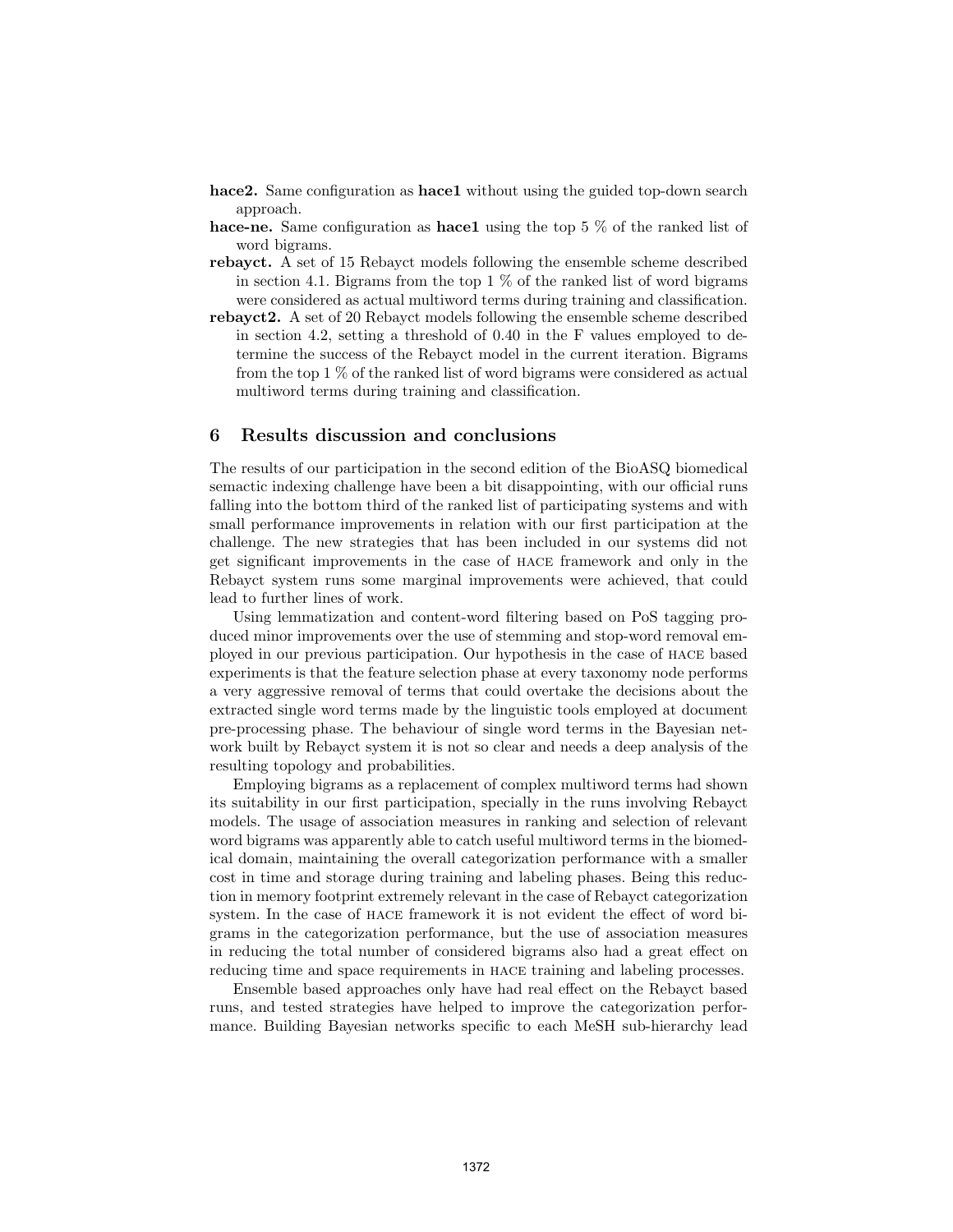to an improvement in the categorization quality. The mechanism employed to select and weight the pertinent sub-hierarchies is an aspect to be improved in future research, since the partial results obtained in the evaluation of individual sub-hierarchy models used to be better than the combination of those partial results. Maybe some kind of regression model approach like the one employed by the winners of first edition of BioASQ challenge could give better results than the simple voting scheme based on Lucene similarity that we have applied in our experiments. The incremental instance selection method has been probably the main contribution of our participation in this challenge. This approach to building ensembles of Rebayct models was able to introduce some diversity into the final set of models, that had a positive effect on the overall categorization results. Nevertheless, more work is needed on defining the iterative instance selection process and tuning model parameters.

# Acknowledgements

Research reported in this paper has been partially funded by "Ministerio de Economía y Competitividad" and FEDER (project TIN2010-18552-C03-01), by "Xunta de Galicia" (project CN 2012/317) and by "Consejería de Innovación, Ciencia y Empresa de la Junta de Andalucía" (project P09-TIC-4526).

### References

- 1. L.M. de Campos, A.E. Romero. Bayesian network models for hierarchical text classification from a thesaurus. International Journal of Approximate Reasoning 50(7):932-944, 2009.
- 2. C. N. Silla Jr., A. A. Freitas. A survey of hierarchical classification across different application domains. Data Mining and Knowledge Discovery. Vol. 22, No. 1-2, pp. 31-72, 2011.
- 3. Francisco J. Ribadas, Erica Lloves, Victor M. Darriba. Thesaurus topic assignment using hierarchical text categorization, Proc. of ACM SIGIR 2007 Workshop on Improving Non-English Web Searching (iNEWS07), pp. 65-68, Amsterdam, The Netherlands, 2007.
- 4. D. Koller and M. Sahami. Hierarchically classifying documents using very few words. Proc. of 14th Int. Conf. on Machine Learning, pp. 170–178, Nashville, US, 1997
- 5. P.N. Bennett and N. Nguyen. Refined experts: improving classification in large taxonomies. Proceedings of the 32nd international ACM SIGIR conference on Research and development in information retrieval. 11–18, 2009
- 6. D Trieschnigg, P Pezik, V Lee, F De Jong, W Kraaij, D Rebholz-Schuhmann. MeSH Up: effective MeSH text classification for improved document retrieval. Bioinformatics 25 (11), 1412-1418, 2009.
- 7. A.S. Schwartz, M.A. Hearst. Algorithm for Identifying Abbreviation Definitions in Biomedical Text. Pacific Symposium on Biocomputing 8:451-462(2003)
- 8. Jinho D. Choi, Martha Palmer. Fast and Robust Part-of-Speech Tagging Using Dynamic Model Selection, Proceedings of the 50th Annual Meeting of the Association for Computational Linguistics (ACL'12), 363-367, Jeju, Korea, 2012.
- 9. Pedersen, T. and Banerjee, S. The Design, Implementation and Use of the Ngram Statistics Package. In Proceedings of the 4th International Conference on Intelligent Text Processing and Computational Linguistics, p. 370-381. 2003. Mexico City.